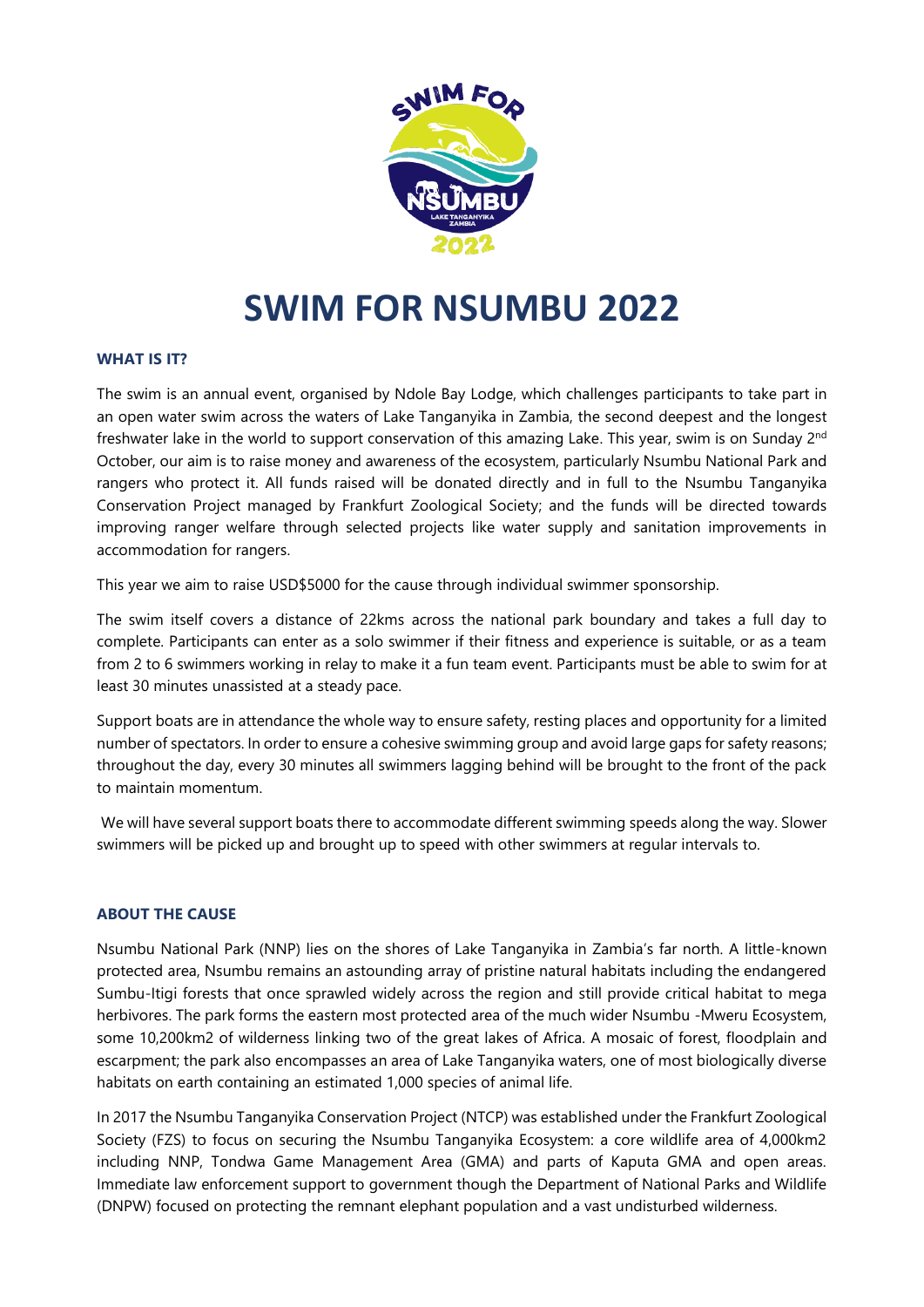Intense and comprehensive protected area management support is required if we are to be able to aid the recovery of iconic and threated species such as lion and black rhino and increase the security of a globally significant ecosystem able to positively contribute to human wellbeing and sustainability. Rangers are the frontline of this effort, and in 2022 will be participating in the swim as a standalone ranger team!

This event will help to raise funds for conservation efforts, and increase awareness of this amazing ecosystem.

# **SWIM FOR NSUMBU** 2022 **Start point** 1km out from shoreline **Nidole** Swim route approx 22km 022

# **THE ROUTE FOR 2022**

The route begins 1km from the rocky shoreline by Nangu Headland on Lake Tanganyika, then continues 22kms across open waters, ending at the beach at Ndole Bay Lodge.

#### **THE SWIM SCHEDULE**

Competitors are to arrive to Ndole Bay Lodge by Saturday 1<sup>st</sup> October midday, in order to give enough time to recover from the journey. Ndole Bay lodge has provided discounted full board rates to swimmers, these exclude drinks/bar.

A safety briefing and Q and A session will be held at 1730pm on Saturday which is compulsory for all participants.

Sunday morning will begin with a light breakfast at 5.30am at the lodge before heading out by boat to the starting area. Light breakfast items will also be available on the boat for those who get hungry throughout the morning.

We aim to be in the water by around 6am to commence the swim.

There will be 2-3 support vessels providing coordination, direction and resting places for the participants. . Packed food and refreshments will be available on the boat for swimmers' lunches, we encourage swimmers to also bring their own energy snack/drinks as required for strenuous physical activity.

The swim will end at 5:00pm (latest) at Ndole Bay Lodge beach. This is to ensure safety of swimmers from possible animals inhabiting lake waters.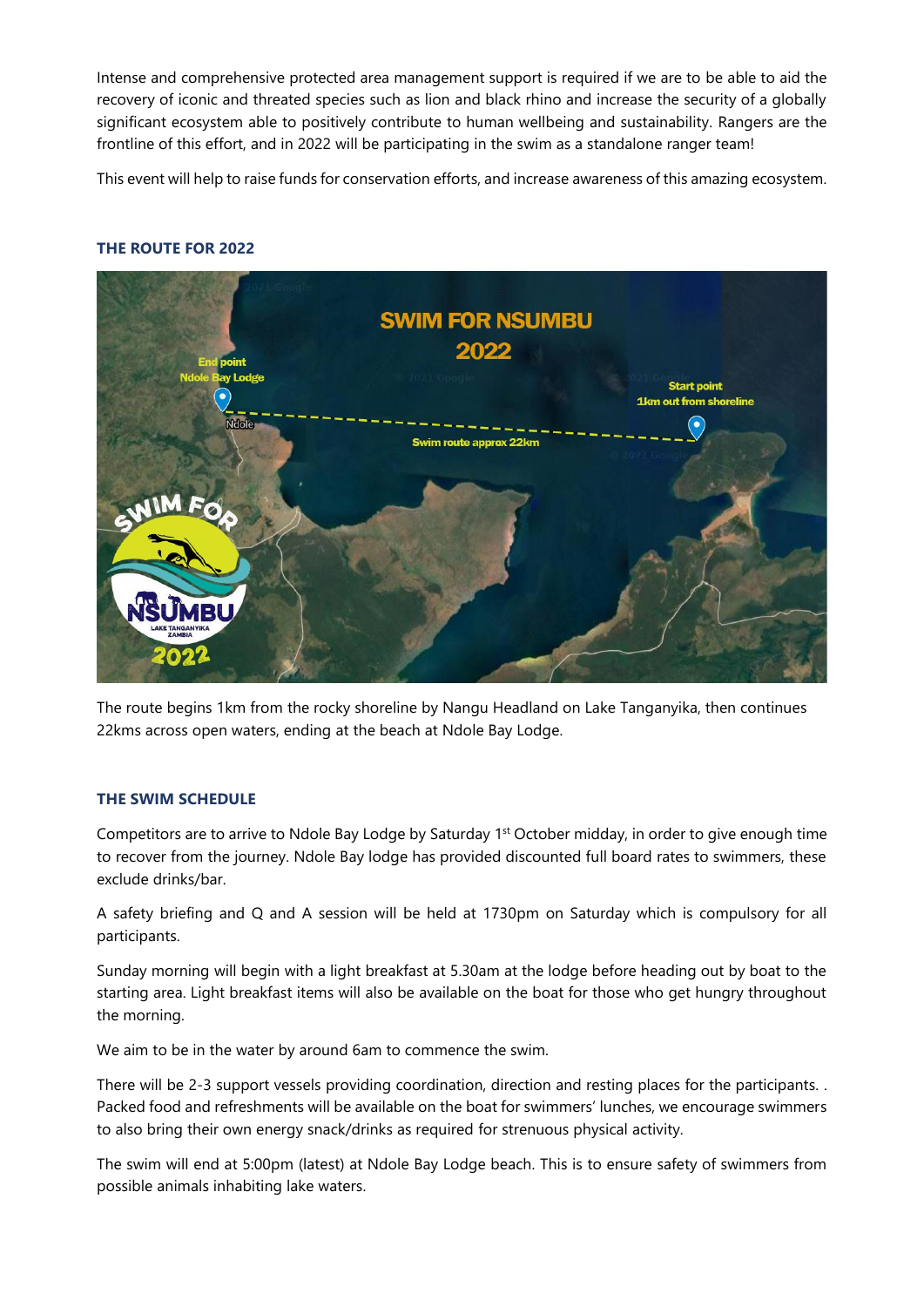Competitors can depart the lodge Monday or Tuesday if a day of fun and recovery is needed after that epic effort.

Fun (or slow  $\bigcirc$ ) swimmers / Families with children: We will have our largest boat following in the rear with the slowest swimmers so they can get on and off and swap swimmers/ kayakers as needed. Every 30mins, this boat is required to pick up the slowest swimmers from the water and bring them up to the middle of the pack so that we do not have large distances in-between for safety reasons. This also means we can follow the action while cheering on those who are putting in the hard yards.

#### **WHAT TO BRING FOR THE SWIM**

- Swimsuit
- Rash vest for sun protection in the middle of the day.
- Hat
- Sunscreen
- Personal water bottle (can be refilled at the lodge or bottled water can be purchased)
- Required swim aids or personal floatation support buoy
- Fins and masks are allowed
- Snacks and energy drinks
- Personal medicines as required.
- Medical aid information in case of emergency.

#### **COSTS**

A participation fee of \$60 per swimmer (adults / children) to help cover logistics/boats for the day of the swim, this also includes an event t-shirt featuring the swim and major sponsor logos.

Ndole bay has offered discounted rates as follows for participating swimmers only for 3 nights between the dates of Friday 30<sup>th</sup> April – Sunday 3<sup>rd</sup> October (depart Monday)

- Standard Ensuite room @ \$75pp/per night sharing.
- Deluxe Beachfront room @ \$100pp/per night sharing.

Rates include: Basic meals : Breakfast, light lunches and dinners, accommodation, use of WIFI in main area, all day tea/coffee, laundry, VAT.

Rates exclude: Drinks, park fees, any activities. Our other pricing are excluding VAT.

Children 14 years and under: 50% of the above rates and must have reasonable swimming skills due to safety reasons. Must share room with adults.

Any extra nights outside these dates will be at Ndole Bay standard rates. Please inquire.

*Non swimmers – If you want to come to the event but are not a swimmer, you can still join in as long as you are sharing a room with a participating swimmer.* 

#### **FUNDRAISING**

Each competitor is expected to individually fund raise for the event. Givengain is an online donation platform set up so you can receive and track your donation progress or you can take cash and submit it upon arrival to Ndole bay prior to the swim. We are aiming our event goal at \$5000 raised for the cause.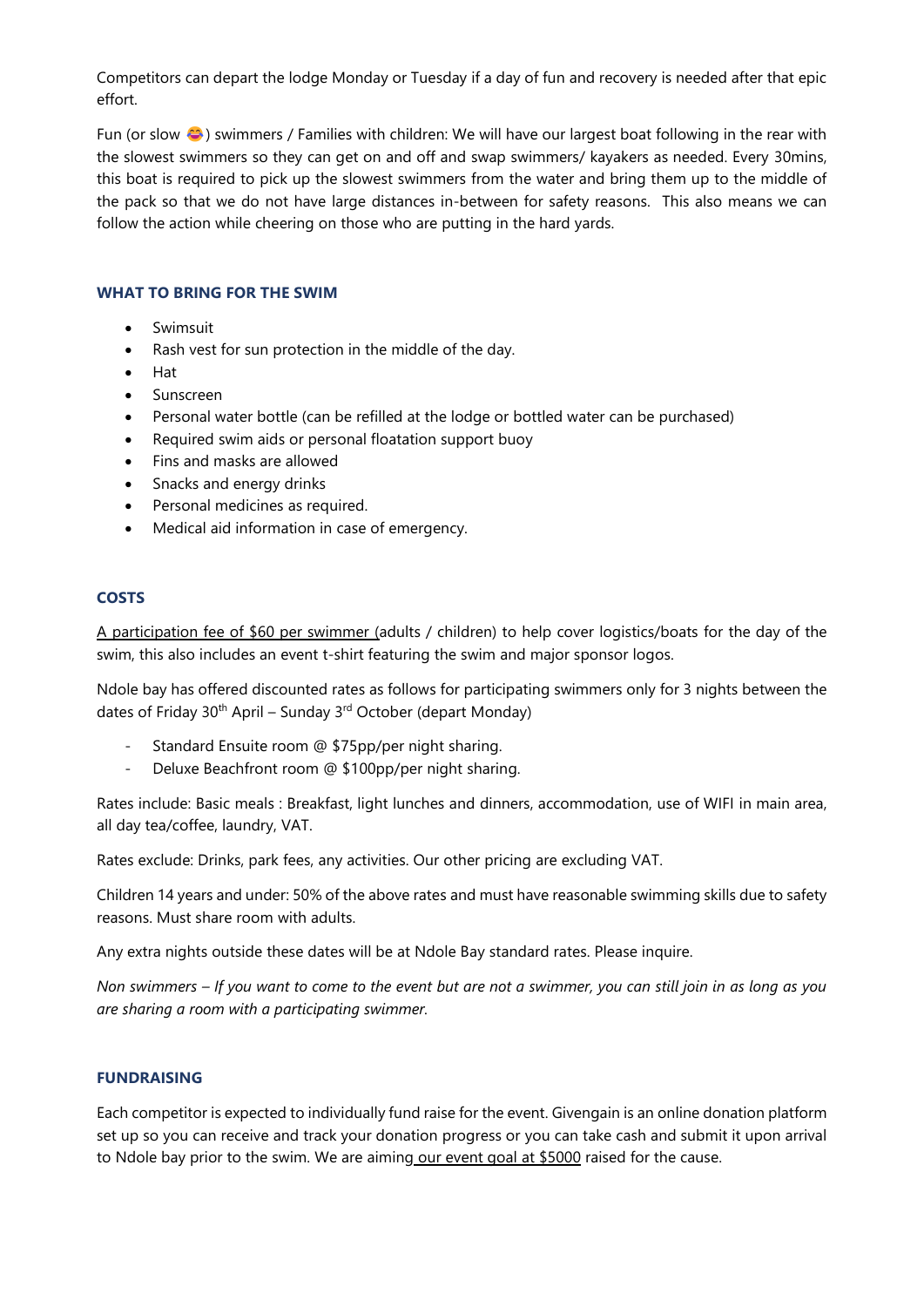Register yourself as a swimmer on Givengain.com the event named **Swim for Nsumbu 2022** and share on social media to gain some support from your friends and loved ones #SwimforNsumbu2022 https://www.givengain.com/e/swim-for-nsumbu-2022/

If you are able to raise extra sponsorship from businesses in the form of fuel donations/ snacks/drinks/towels please let us know! Any and all help is appreciated! Their logo will be displayed on marketing to promote their goodwill, tiered sponsorship levels will apply.

# **SAFTEY**

Swimmers will need to sign an indemnity form to participate in the swim to exclude Ndole Bay Lodge from liability.

We do expect all swimmers to have their own medical insurance and be medically fit to enter to swim with its inherent risks. Do not to swim unsupervised / at night / in rough waters / under the influence of alcohol or narcotics outside or during the event.

#### **Covid19**

Normal Covid precautions must be followed by all participants, if you have symptoms we recommend a test, if positive we will ask you to withdraw your entry.

#### **Wild Animals**

There are wild animals inhabiting the lake, and we ask that swimmers take general caution and be aware of their surroundings while swimming around the shoreline from Ndole Bay as a rule.

For the swim event - we start 100m offshore, and we end the event on the Ndole Bay beach under close supervision and safety. The majority of the swimming is done in extremely deep waters far offshore with little to ensure swimmer safety. It is extremely unlikely that you will encounter anything out so far, remember it is the deepest lake in the world! Precautions are in place and we consider it to be very safe for swimmers to enter the event without worry.

#### **GETTING HERE**

There are a few options to get here, either self-drive directly to the lodge via Kasama – Mporokoso – Nsumbu – Ndole Bay. The gravel road between Mporokoso has been recently graded and in quite good condition, most guests take an average of 4 hours to do this stretch, making it the cheapest and quickest way to get here apart from flying.

Alternatively, you can drive to Mpulungu avoiding all gravel roads and get a boat transfer to the lodge (around 2-3-hour scenic ride). Prices for this on request.

Lastly you could consider a private plane charter, costs depend on how many people, normally plane capacity is either 4 or 8 passengers, this is most cost efficient from Ndola. Charter company details available on request. We can try and group those interested in this into one charter if we get enough people.

#### **TO REGISTER / BOOK YOUR PLACE**

Email us to book at [info@ndolebaylodge.com](mailto:info@ndolebaylodge.com) / WhatsApp msg: +260 962 036 871

Entry fee + 2 nights deposit is required on accommodation prior to arrival. Standard lodge cancellation fees apply.

Please fill out the entry form on google forms via this link:

https://forms.gle/gmhAEZKhtQCjj7di6